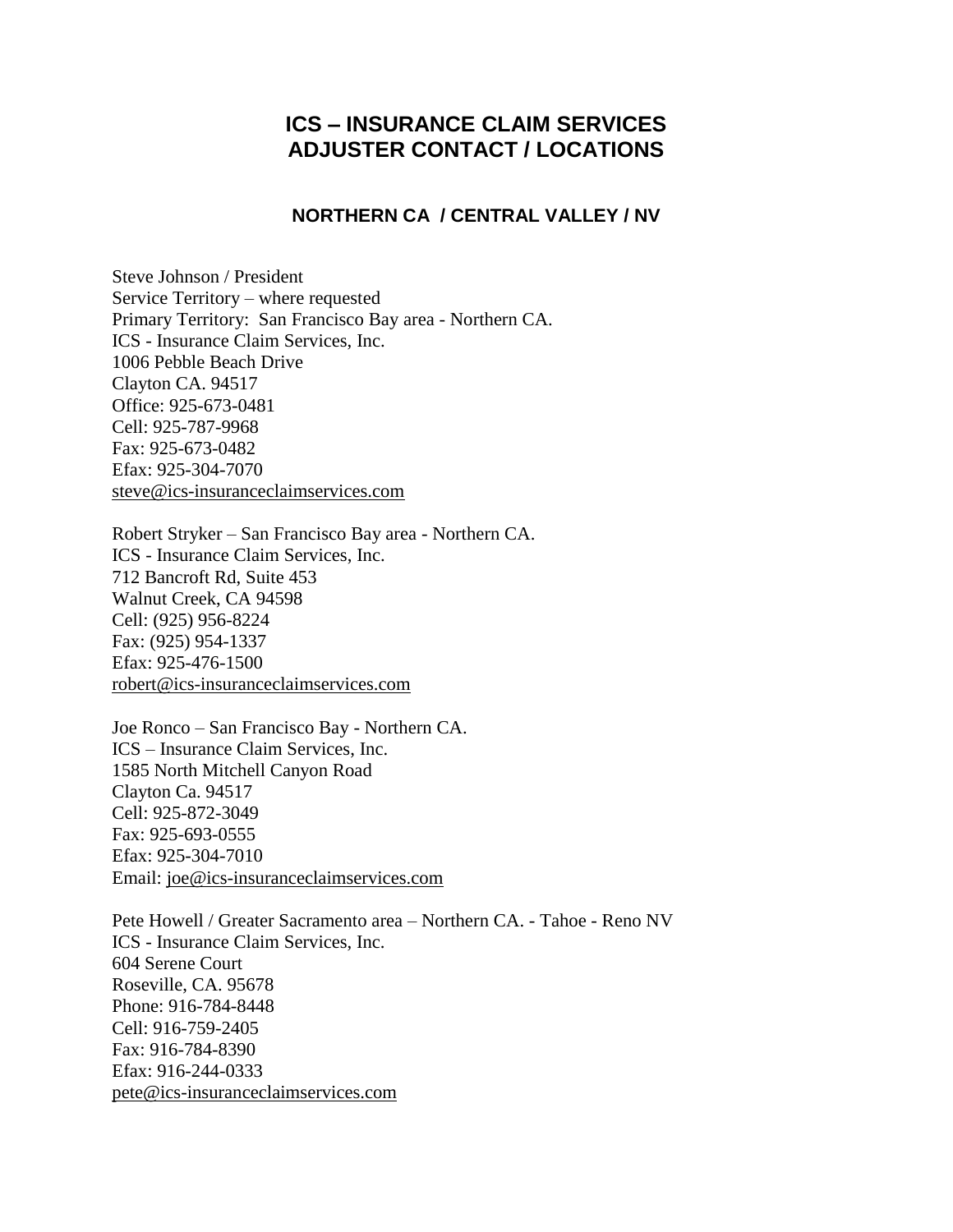Corby Schmautz - AIC RPA - Greater Sacramento area – Northern CA. ICS - Insurance Claim Services, Inc. 4568 Sierra Springs Drive Pollock Pines CA 95726 Office: 530-647-2408 Cell: 916-508-6606 Efax: 916-244-0176 Email: [corby@ics-insuranceclaimservices.com](mailto:corby@ics-insuranceclaimservices.com)

Richard A. Reimche – Central Valley - Fresno - Sierra Foothills - Monterey ICS - Insurance Claim Services, Inc. 3900 Pelandale Ave. Suite 420, PMB 360 Modesto, CA 95356 Office / Cell Phone (209) 556-8731 Fax: 209-545-0412 Efax: 209-554-0444 [Richard@ics-insuranceclaimservices.com](mailto:Richard@ics-insuranceclaimservices.com)

## **SOUTHERN CA / NV REGION**

Wendy Jackson - LA Region - Santa Barbara ICS - Insurance Claim Services, Inc. 19528 Ventura Blvd., #403 Tarzana, CA 91356 Office / Cell Phone: 818- 472-4868 Efax (818) 436 4024 [wendy@ics-insuranceclaimservices.com](mailto:wendy@ics-insuranceclaimservices.com)

Bill Leggett / LA Region – Bakersfield ICS - Insurance Claim Services, Inc. P.O Box 802467 Santa Clarita, CA. 91380 Work: 805- 573-3363 Efax: 805-888-4404 [bill@ics-insuranceclaimservice.com](mailto:bill@ics-insuranceclaimservice.com)

Dusty Scheid / Greater LA region – San Diego – Las Vegas ICS - Insurance Claim Services, Inc. 30451 Caliente Place Canyon Lake, CA 92587 Work: 951-746-9386 Efax: 951-346-3336 [dusty@ics-insuranceclaimservices.com](mailto:dusty@ics-insuranceclaimservices.com)